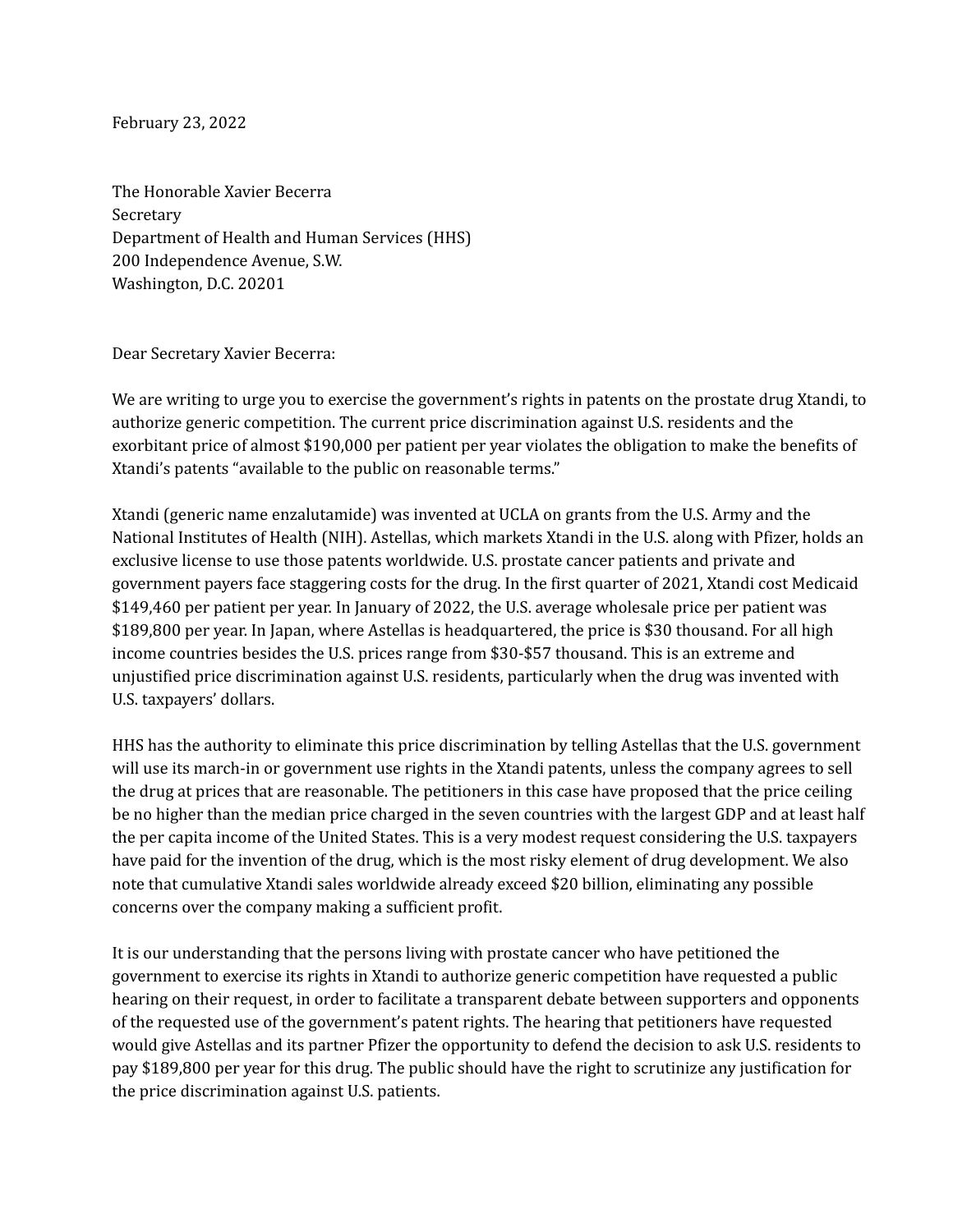For 42 years, the United States has failed to use the Bayh-Dole Act march-in or government use rights to address abusive pricing of taxpayer-funded inventions. It is impossible to claim that in 42 years there have been no pricing abuses on federally-funded pharmaceutical inventions. Instead, it seems as though government officials have abused their responsibility to protect the public against "unreasonable use of inventions", contrary to the Policy and Objective of the Bayh-Dole Act. *See* 35 U.S.C. § 200.

Please advise us of the measures that HHS will take to protect the public from the outrageous and correctible price discrimination against U.S. residents.

Sincerely,

The Undersigned

Organizations (alphabetically):

- The American Medical Student Association (AMSA)
- Center for Popular Democracy
- Consumer Action
- Democracy Collaborative
- Doctors for America
- Health Care Voices
- Health Care Voter
- I-MAK
- Indivisible
- Knowledge Ecology International (KEI)
- NETWORK Lobby for Catholic Social Justice
- Public Citizen
- R2H Action [Right to Health], USA
- Social Security Works
- UMMA Volunteer Project at UCLA
- U.S. PIRG (Public Interest Research Group)
- Universities Allied for Essentials Medicines (UAEM)

Individuals (alphabetically):

- Allen Black, Ph.D., J.D. Counsel, Petitioners for the March-In petition "In the case of Fabrazyme"
- Brook K. Baker, Professor, Northeastern U. School of Law; Honorary Research Fellow, University of KwaZulu Natal; Health GAP (Global Access Project) Senior Policy Analyst
- Cathy Hurwit
- Christopher J. Morten, PhD, JD, Associate Clinical Professor Law, Columbia Law School
- Dana Neascu, Lecturer, Columbia Law School